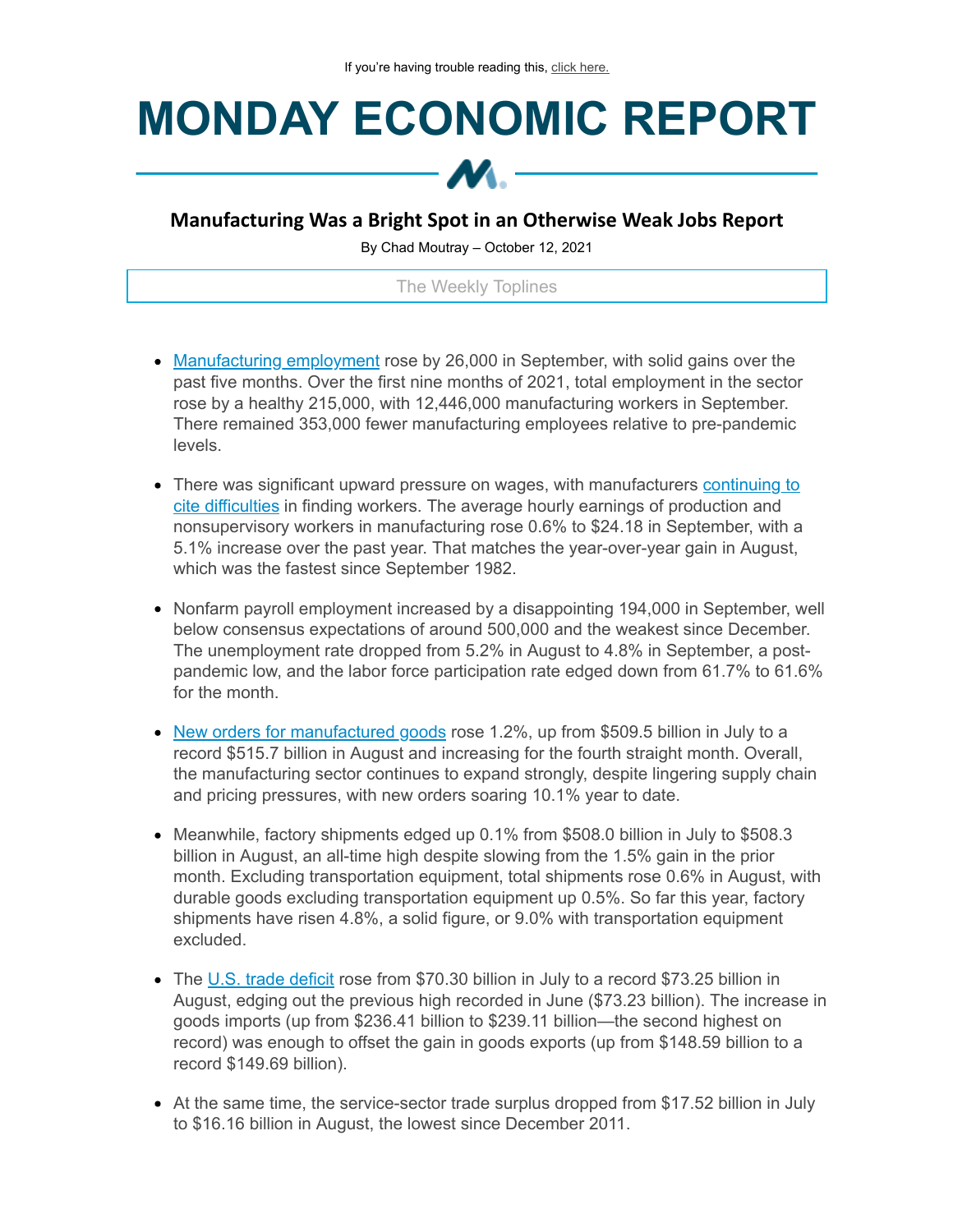- According to the latest non-seasonally adjusted data, U.S.-manufactured goods exports totaled \$739.29 billion through the first eight months in 2021, soaring 19.28% from \$619.81 billion year to date in 2020.
- U.S. consumer credit [outstanding](https://click.email.nam.org/?qs=8a2af57ecf6bcd41d9c798620484b041000a5b333506c6cca9d355b9fbfbac1dadf9d6d3820adc079d9875b62963ed11dd1a859bfee61959) rose 4.0% in August, slowing somewhat from the 4.8% gain in July. Revolving credit growth decelerated, perhaps suggesting some softening in Americans' willingness to spend with their credit cards. With that said, U.S. consumer credit outstanding has risen 4.8% over the past 12 months, the strongest year-over-year reading since December 2019.



**Monthly Change in Manufacturing Employment** (September 2020 - September 2021, in Thousands of Workers)

Economic Indicators

**Last Week's Indicators:** *(Summaries Appear Below)*

**Monday, October 4** *Factory Orders and Shipments*

**Tuesday, October 5** *International Trade Report*

**Wednesday, October 6** *ADP National Employment Report*

**Thursday, October 7**

**This Week's Indicators:**

**Monday, October 11** *COLUMBUS DAY HOLIDAY*

**Tuesday, October 12** *Job Openings and Labor Turnover Survey NFIB Small Business Survey*

**Wednesday, October 13** *Consumer Price Index*

**Thursday, October 14**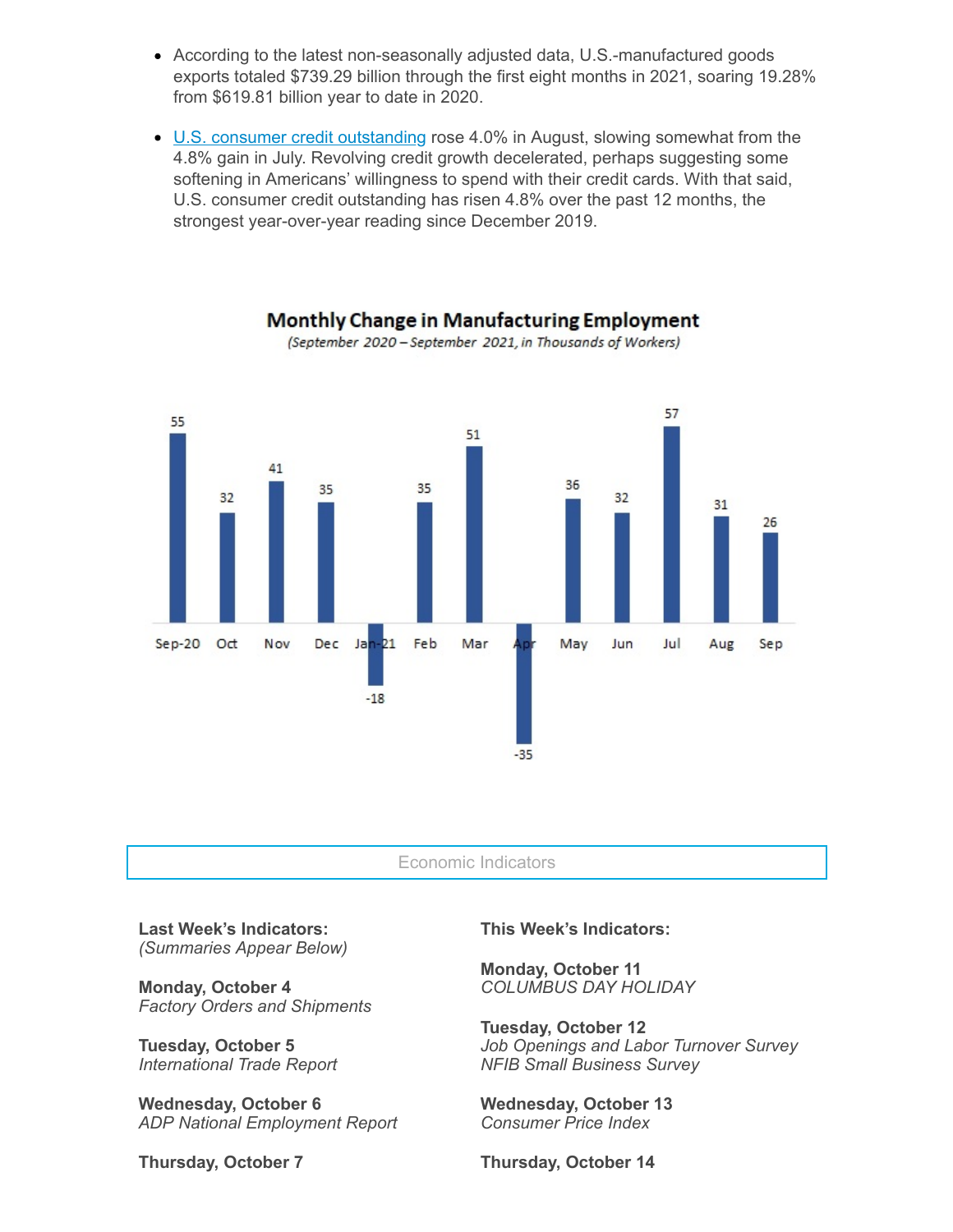*Consumer Credit Weekly Initial Unemployment Claims*

**Friday, October 8** *BLS National Employment Report* *Producer Price Index Weekly Initial Unemployment Claims*

**Friday, October 15** *New York Fed Manufacturing Survey Retail Sales University of Michigan Consumer Sentiment*



Join this half-day virtual event for the factory to learn how to accelerate industry 4.0 transformation and unlock meaningful outcomes at scale from industry subject matter experts and PTC customers and partners.

Deeper Dive

**ADP National [Employment](https://click.email.nam.org/?qs=f3ca9ac9a1dc9df312ff3d2f6437ea4e3d37fbe9f3a912fed51f0c84571f649fa40f947cdc8f07053f521fe4ff32681c786f1f9cc97bb827) Report:** Manufacturing employment increased by 49,000 in September, the strongest monthly gain in 12 months, according to ADP estimates. The sector has added 216,000 employees year to date, a very solid pace of job growth. At the same time, nonfarm private payrolls increased by 568,000 in September, the best reading since June. Through the first nine months of 2021, total private nonfarm payrolls have risen by nearly 4,370,000 employees, with the economy and labor market recovering strongly, especially in the hard-hit service sectors.

Employment growth in September was led by a rebounding leisure and hospitality sector (up 226,000), with education and health services (up 66,000), professional and business services (up 61,000), trade, transportation and utilities (up 54,000) and construction (up 46,000) also among those higher for the month. Large businesses (i.e., those with 500 or more employees) added 390,000 workers in September, or 68.7% of net job creation for the month.

Despite notable progress over the past year, private nonfarm payrolls have fallen by roughly 5,540,000 since February 2020, with manufacturing employment down 370,000 over the past 19 months.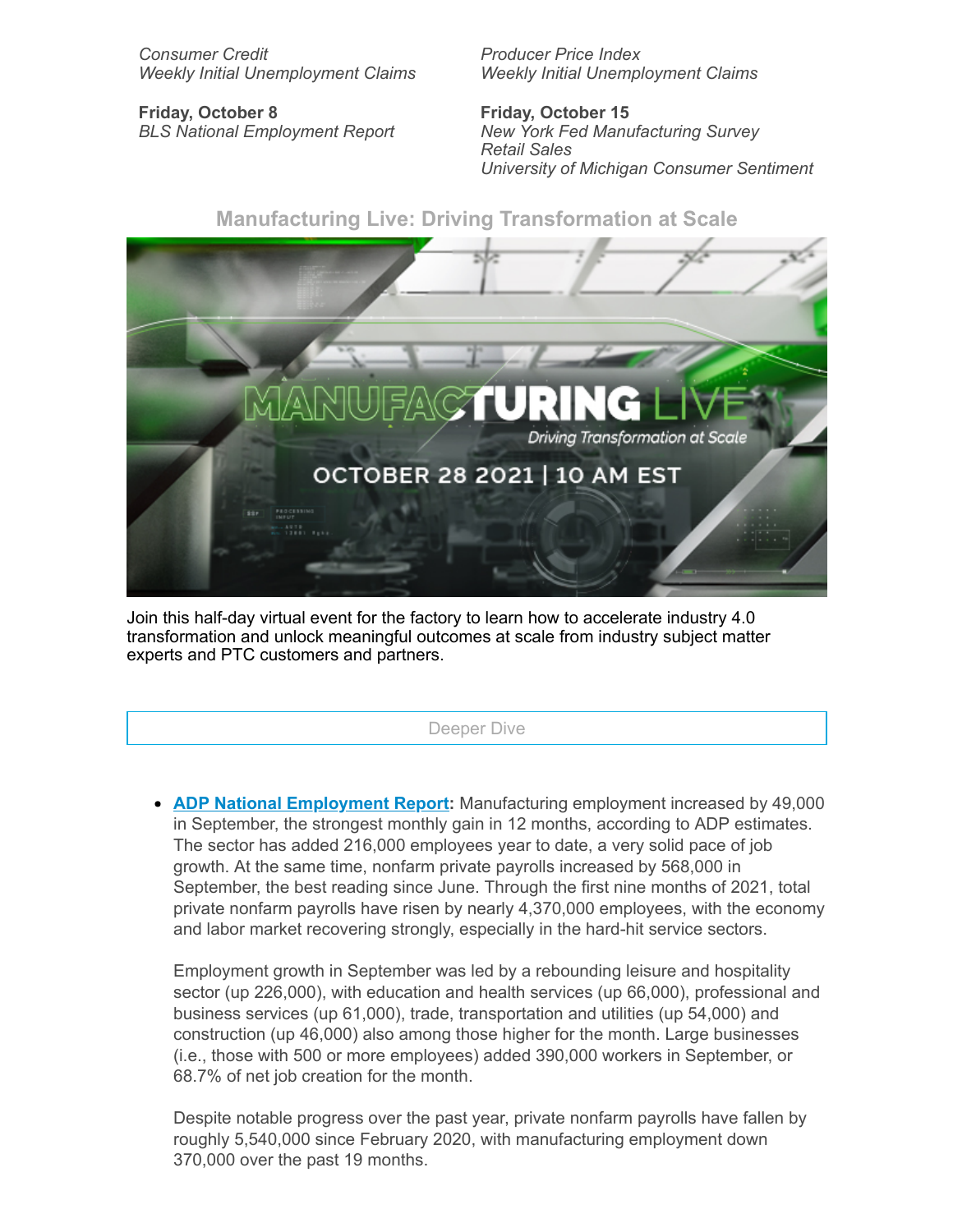**BLS National [Employment](https://click.email.nam.org/?qs=8a2af57ecf6bcd41d38aa2761a0bf99e2fd5d2c0574537e334f1e20755fb87345376b2e0deee6a22a8e199b7d8549b874b326b41c86262d9) Report:** Manufacturing employment rose by 26,000 in September, with solid gains over the past five months, including an increase of 31,000 in August. In the latest data for September, durable and nondurable goods employment rose by 16,000 and 10,000, respectively. Over the first nine months of 2021, total employment in the sector rose by a healthy 215,000, with 12,446,000 manufacturing workers in September. There remained 353,000 fewer manufacturing employees relative to pre-pandemic levels, with 12,799,000 workers in the sector in February 2020.

There was significant upward pressure on wages, with [manufacturers](https://click.email.nam.org/?qs=8a2af57ecf6bcd41a02b634d67cf233d838ed4a8baa43be14f249c954bee891548adf9c359f39965bb9e94b171bf0f3141213000436c2eba) continuing to cite difficulties in finding workers. The average hourly earnings of production and nonsupervisory workers in manufacturing rose 0.6% from \$24.04 in August to \$24.18 in September, with a 5.1% increase over the past year, up from \$23.01 in September 2020. That matches the year-over-year gain in August, which was the fastest wage growth since September 1982.

Nonfarm payroll employment increased by a disappointing 194,000 in September, well below consensus expectations of around 500,000 and the weakest since December. Educational services and state and local government were both hiring drags on growth in September (including some seasonal adjustment issues), with slower-thandesired growth in leisure and hospitality; professional and business services; and retail sales.

Nonetheless, the U.S. economy has generated 5,050,000 net new jobs so far this year, a solid pace, even as nonfarm payrolls remain down 4,970,000 today relative to pre-pandemic levels in February 2020.

The unemployment rate dropped from 5.2% in August to 4.8% in September, a postpandemic low, with the number of unemployed workers decreasing from 8,384,000 to 7,674,000. The labor force participation rate edged down from 61.7% to 61.6% for the month, remaining down from 63.3% in February 2020 but up from the low of 60.2% in April 2020. In addition, the so-called "real unemployment rate"—a term that refers to those marginally attached to the workforce, including discouraged workers and the underemployed—dropped from 8.8% to 8.5%, the lowest since February 2020.

In September, the largest increases in manufacturing employment occurred in fabricated metal products (up 8,200), machinery (up 6,300), printing and related support activities (up 4,200), food manufacturing (up 3,500), wood products (up 2,300) and computer and electronic products (up 2,000). In contrast, there were four sectors with declining employment in September: transportation equipment (down 5,100, including a decline of 6,100 for motor vehicles and parts), electrical equipment and appliances (down 800), chemicals (down 300) and textile mills (down 200).

Five major manufacturing sectors have exceeded their pre-pandemic levels of employment as of September: miscellaneous nondurable goods (up 10,800), computer and electronic products (up 6,700), plastics and rubber products (up 5,600), miscellaneous durable goods (up 3,500) and chemicals (up 3,400). The largest decreases since February 2020 included transportation equipment (down 123,300), fabricated metal products (down 43,000), printing and related support activities (down 42,400), machinery (down 25,800) and primary metals (down 23,800).

**[Consumer](https://click.email.nam.org/?qs=8a2af57ecf6bcd41d9c798620484b041000a5b333506c6cca9d355b9fbfbac1dadf9d6d3820adc079d9875b62963ed11dd1a859bfee61959) Credit:** U.S. consumer credit outstanding rose 4.0% in August, slowing somewhat from the 4.8% gain in July. Revolving credit, which includes credit cards and other credit lines, increased a modest 3.6% in August, or roughly half of July's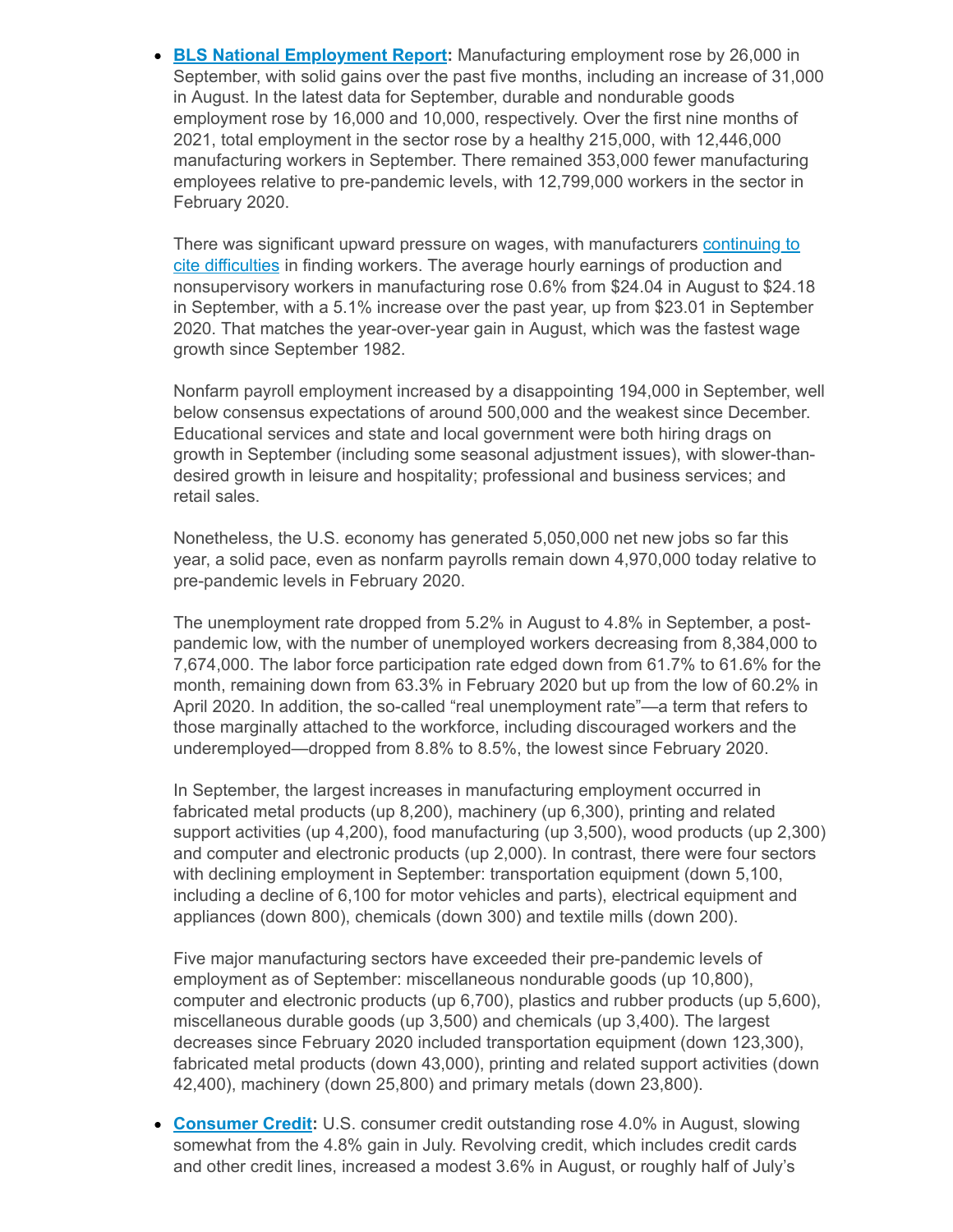7.0% increase. This suggests that Americans softened their willingness to take on revolving credit in August, with rising COVID-19 cases likely a factor. Over the past 12 months, revolving credit has risen 2.1%, only the second positive year-over-year reading since the COVID-19 pandemic began. This should bode well for continued consumer spending growth moving forward, even with some easing in the latest monthly data.

Meanwhile, nonrevolving credit, which includes auto and student loans, increased 4.1% in August, the same pace as July. On a year-over-year basis, nonrevolving credit has increased 5.7%. Overall, U.S. consumer credit outstanding has risen 4.8% over the past 12 months, the strongest year-over-year reading since December 2019.

**Factory Orders and [Shipments](https://click.email.nam.org/?qs=8a2af57ecf6bcd419712354a67a4d9426d7161acc5baf31843e95b4a03862c09c1a72e1d15bfeeb1f6195b1dbe0ad01065ef058f23c4fb33):** New orders for manufactured goods rose 1.2%, up from \$509.5 billion in July to a record \$515.7 billion in August and increasing for the fourth straight month. The data were buoyed by a robust jump in nondefense aircraft and parts orders, which can be highly volatile from month to month. Excluding transportation equipment, manufacturing orders increased 0.5% in August. Overall, the manufacturing sector continues to expand strongly, despite lingering supply chain and pricing pressures, with new orders soaring 10.1% year to date.

In addition, new orders for core capital goods (or nondefense capital goods excluding aircraft)—a proxy for capital spending in the U.S. economy—rose 0.6% from \$76.7 billion in July to \$77.2 billion in August, a record high. Core capital goods orders have risen 7.8% through the first eight months of 2021.

Meanwhile, factory shipments edged up 0.1% from \$508.0 billion in July to \$508.3 billion in August, an all-time high despite slowing from the 1.5% gain in the prior month. Nondurable goods shipments increased 0.6% in August, but shipments of durable goods fell 0.5%, pulled lower by weaknesses in light trucks and utility vehicles, nondefense aircraft and parts and ships and boats. Excluding transportation equipment, total shipments rose 0.6% in August, with durable goods excluding transportation equipment up 0.5%.

So far this year, factory shipments have risen 4.8%, a solid figure, or 9.0% with transportation equipment excluded. At the same time, core capital goods shipments increased 0.8% from \$74.4 billion in July to a record \$75.0 billion in August. Core capital goods shipments have increased 7.0% year to date.

**[International](https://click.email.nam.org/?qs=8a2af57ecf6bcd417592c174bce29e3bed0dde2b2c404205ef0cc5f73b89ec362db186c6e65a8be80ef75106f33fc21ebccc9dad52cf4108) Trade Report:** The U.S. trade deficit rose from \$70.30 billion in July to a record \$73.25 billion in August, edging out the previous high recorded in June (\$73.23 billion). The increase in goods imports (up from \$236.41 billion to \$239.11 billion—the second highest on record) was enough to offset the gain in goods exports (up from \$148.59 billion to a record \$149.69 billion). Growth in goods exports (up 13.83%) has outpaced the increase in goods imports (up 10.56%) year to date, but since the end of 2019, goods exports and imports have increased 9.50% and 16.13%, respectively. Meanwhile, the service-sector trade surplus dropped from \$17.52 billion in July to \$16.16 billion in August, the lowest since December 2011.

As a result, the U.S. trade deficit has averaged \$69.76 billion year to date in 2021, up from averages of \$48.03 billion and \$56.39 billion for the entire calendar years of 2019 and 2020, respectively.

In August, the increase in goods exports was led by strength in industrial supplies and materials (up \$3.54 billion) and consumer goods (up \$295 million), which was enough